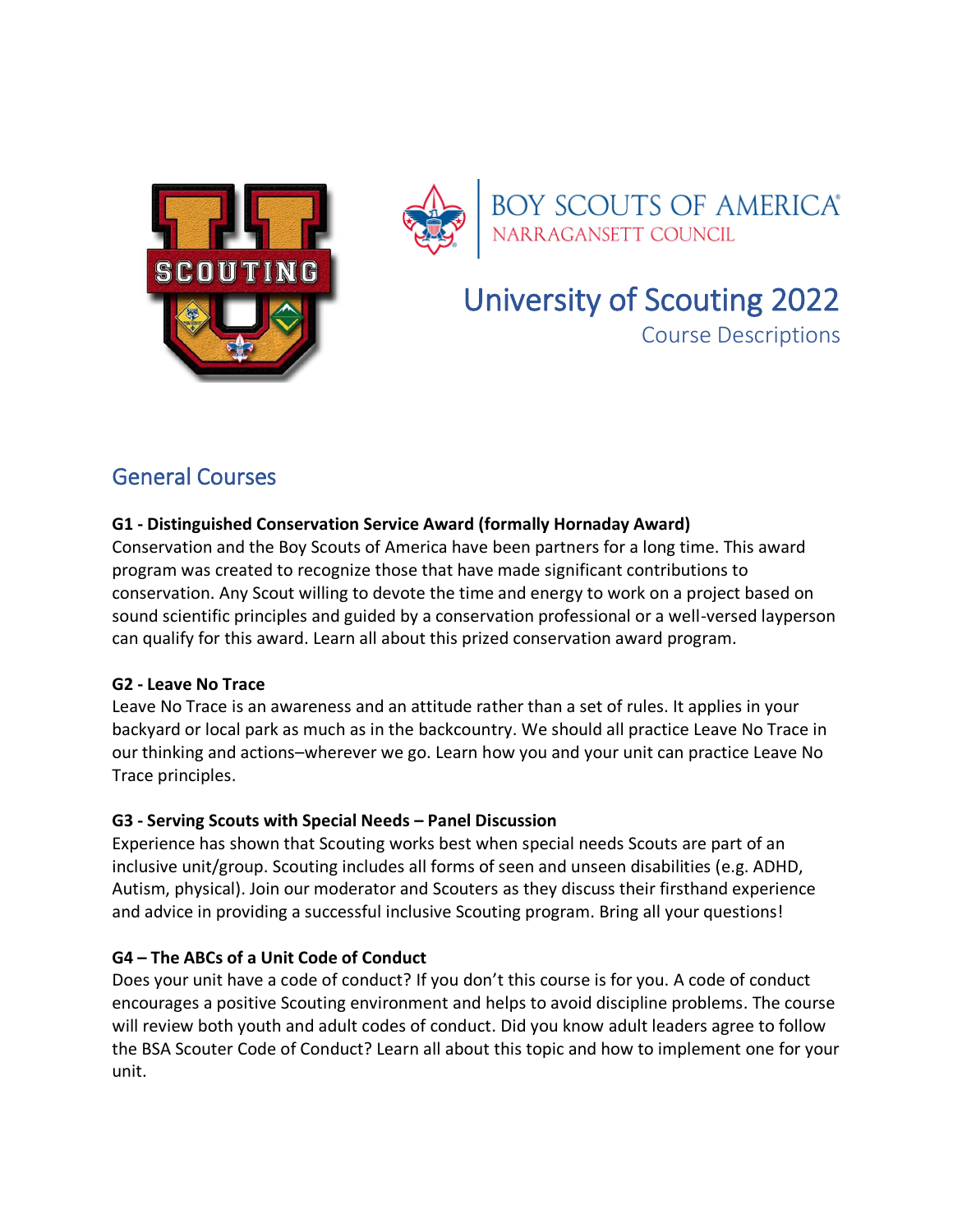#### **G5 - Joining Conference**

Learn how this an important tool in building the unit relationship with a new Scouting family. In this session you will learn how this can help the Scout, parents and the Unit build a strong relationship and lead to an engaged family and a fulfilling Scouting experience.

#### **G6 - How to grow your unit membership**

Learn how to assess, plan and act to grow membership in your unit. In this course you will energize your recruitment plan and build your unit membership. Learn the secret sauce to building a wicked awesome plan to recruit new families to your unit.

#### **G7 - How to grow & retain your adult leader team**

Need more adults to get involved? Learn how our top units recruit, develop, and retain adult volunteers and grow their unit committee. Learn how to engage adults in your unit and get them involved.

#### **G8 – Learn all about Wood Badge**

Got Wood Badge? If not this course if for you. Learn how Wood Badge is designed to develop and build skilled leaders who will strengthen Scouting. Be a better leader with Wood Badge. Get all your questions answered and learn about our next Wood Badge course.

# Scouts BSA

#### **T1 - Scouts BSA Expert Panel Discussion**

Join our professional moderator and expert Scoutmaster & Troop Committee Chair to answer any of your burning questions about Scouts BSA. Our expert panel will talk about best practices and provide everyday advice along with answering all your questions. Don't miss this session!

#### **T2 - Scoutbook for Troops**

Scoutbook delivers an easy-to-use web-based tool that is desktop and mobile enabled that is helpful to both Scouts and unit leaders. It enables units to better communicate, update records, and manage activities. It greatly simplifies the way units, scouts and families track advancement throughout Scouting. Learn more about how Scoutbook can help your unit.

#### **T3 - Eagle Scout Mentor**

What to expect, what to bring. Learn how to help Scout prepare for the highest rank in Scouting, Eagle Scout. We will cover important steps along the Trail to Eagle for youth and leaders using the BSA prepared booklet.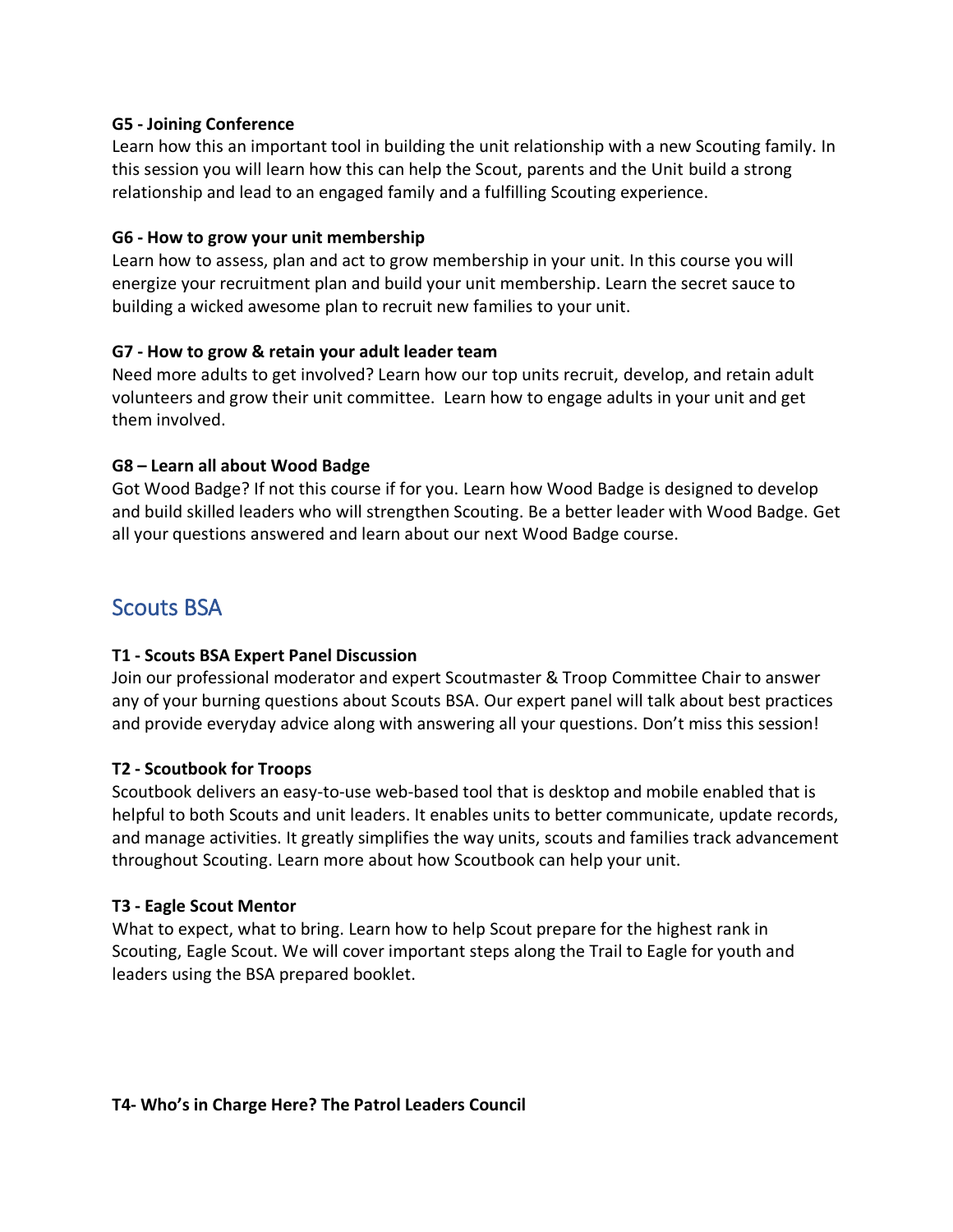Looking to get a youth run unit? Learn how the Patrol Leaders Council (PLC) is the foundation of a youth run unit. Learn all about how well-run PLC meetings work and how they are used to build exciting year around unit program.

### **T5 - Getting to First Class**

How to add fun to working toward First Class. Learn different ways to work with the youth and provide skill development all while having fun doing it.

# **T6 - Scouts BSA Advancement Chair**

Learn about Scouts BSA advancement and how it works and your responsibilities as an advancement chair. Learn about advancement reporting, how to do it, and why it's important. Learn board of review basics and the important steps in Eagle Scout process.

# **T7 - How the Order of the Arrow Strengthens your Unit**

Learn the basics of the Order of the Arrow program and how it can help you keep older scouts engaged and participating in Scouting. Learn about how Scouts can get advanced leadership training and take advantage of local and national programs.

# Cub Scouts

# **P1 - Cub Scout Expert Panel Discussion**

Join our professional moderator and expert Cubmaster & Pack Committee Chair to answer any of your burning questions about Cub Scouting. Our expert panel will talk about best practices and provide everyday advice along with answering all your questions. Don't miss this session!

# **P2 - Scoutbook for Packs**

Scoutbook delivers an easy-to-use web-based tool that is desktop and mobile enabled that is helpful to both Scouts and unit leaders. It enables units to better communicate, update records, and manage activities. It greatly simplifies the way units, scouts and families track advancement throughout Scouting. Learn more about how Scoutbook can help your unit.

# **P3 - A-Hiking We Will go - Cub Scouting Hiking**

Hiking is an easy and fun outdoor Cub Scout activity. Learn how to plan and properly conduct a Cub Scout hike. Find out how you can turn an ordinary hike into an afternoon of fun and excitement. Discover some new hiking destinations that you explore with your den or pack.